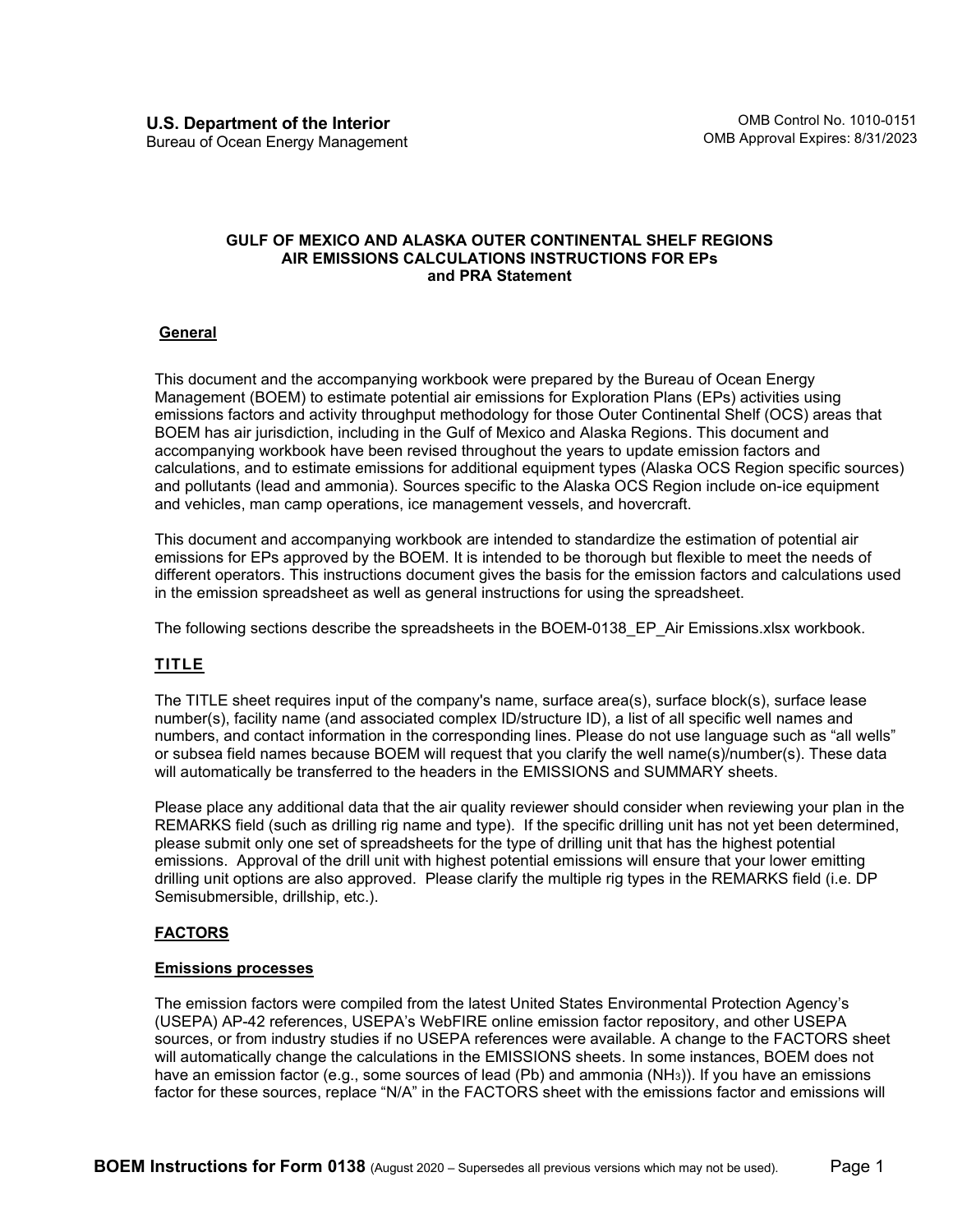be estimated in the EMISSIONS sheets and shown in the SUMMARY sheet. Please note the use of a different emissions factor with reference on the TITLE page, REMARKS field.

A Sulfur Content Source table was added in 1996. A change in this table will automatically revise SO2 emission factors and the corresponding emission estimates for combustion flares and liquid flares. If your sulfur content is different than the default values in the table, you should change the values in the table to match your actual fuel sulfur content. If  $H_2S$  is expected, indicate the expected concentration in the Sulphur Content Source table. The USEPA's 20[1](#page-1-0)7 National Emissions Inventory (NEI) <sup>1</sup> vessel emission factors assume that 15 ppm ultralow sulfur fuel is being used and these emissions factors in BOEM's spreadsheets do not change even if you adjust the sulfur content in the table.

A natural gas (NG) Flare Parameters table was added in 2020. A change in this table will automatically revise VOC emission factors for NG Flares. If the VOC content of your flare gas is different than the default value shown in the table, or if your flare efficiency differs from the value shown in the table, then you should change the values in the table to match your actual values. See the Gas Flares section below for details about estimating the VOC content.

In 2020, the emissions factor table was expanded to include lead (Pb) and ammonia (NH3) for all equipment, where available. The 2020 expansion also included emission factors for vessels based on the USEPA's 2017 NEI<sup>1</sup>, as well as factors for sources unique to oil and gas operations in the Alaska Region, such as on-ice equipment. Because the USEPA's NONROAD2008 model and 2017 NEI do not include TSP for vessels, the TSP emission factors for Alaska sources are from AP-42 (less than 600 hp used for non-vessels; greater than 600 hp used for vessels). The combustion flare emissions factor was also expanded to account for different smoke definitions (i.e., no, light, medium, and heavy smoke) from the 2018 revision of the AP-42.

The 2020 revisions also added separate tables for the heat value (HV) and density of diesel fuel and the heat value of natural gas. These values are used in various emissions factor calculations, which are linked to the values in these tables. A change in these tables will automatically revise emission factors for diesel and NG turbines and engines, respectively. If the diesel and natural gas utilized has different density and heating values than specified in the table, then you can change the values to match your actual values. BOEM will ask for documentation to corroborate the change in values.

If you use any emission factors that are less than the default values in your calculation of the projected emission amounts, provide documentation supporting the use of the smaller emission factors. Documentation must be submitted with the plan every time. If documentation is not provided, verification of these reduced emission factors will be required upon startup and occasionally thereafter to prove that the reduced emission factors are being achieved and maintained. If the actual emission factor is known to be greater than the default emission factor, use the actual emission factor. You may use updated emissions factors from AP-42, USEPA's WebFIRE online emission factor repository, industry studies, and International Convention for the Prevention of Pollution from Ships (MARPOL). Please note the use of a different emissions factor with reference on the TITLE page, REMARKS field.

The basis for the fuel usage conversion factors is as follows:

NG Turbine Fuel usage scf/hr = hp X 9.524 (10,000 btu/hp-hr / HV btu/scf)

<span id="page-1-0"></span><sup>&</sup>lt;sup>1</sup> USEPA. 2019. 2017 National emissions inventory, technical support document. Research Triangle Park (NC): U.S. Environmental Protection Agency, Office of Air Quality Planning and Standards. [https://www.epa.gov/air-emissions](https://www.epa.gov/air-emissions-inventories/2017-national-emissions-inventory-nei-data)[inventories/2017-national-emissions-inventory-nei-data](https://www.epa.gov/air-emissions-inventories/2017-national-emissions-inventory-nei-data)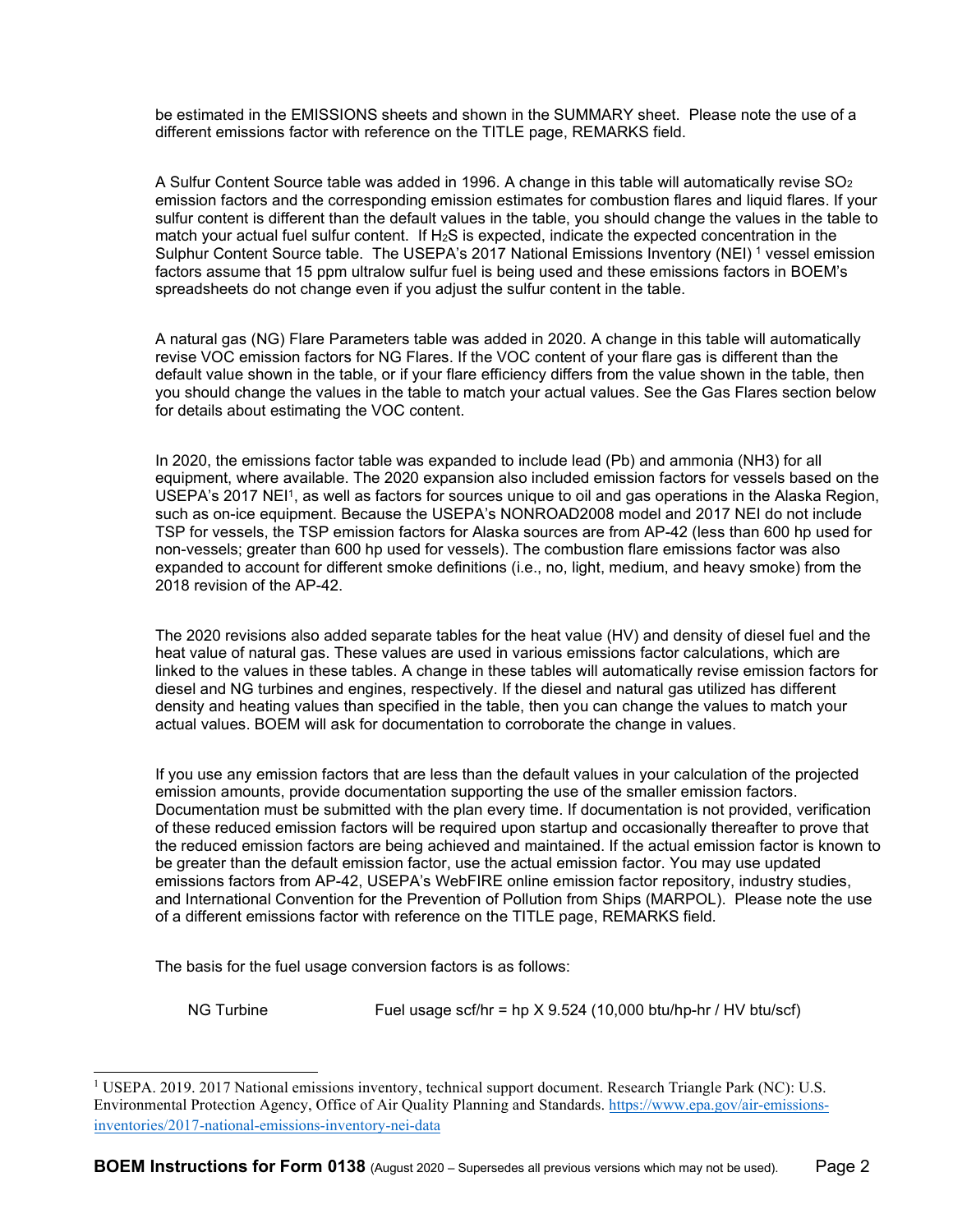Diesel Engine Fuel usage gals/hr = hp  $X$  0.0514 (7,000 btu/hp-hr / HV X density btu/gal)

### Equipment Calculations:

### *Diesel-Fired Engines and Turbines*

- 1. The emission factors used for marine vessels already account for use of ultralow sulfur fuels (see *Vessels* below). The default value for the sulfur content is set at 15 ppm, which represents the current US marine nonroad fuel value applicable for smaller Category 1 and 2 vessels.
- 2. The shuttle tanker row allows the user to estimate the propulsion emissions from shuttle tanker movements. The shuttle tanker emissions estimates use the emission factor for Vessels-Propulsion.

### *Combustion Flare*

- 1. A heating value of 1050 btu/cu. ft. for the flared gas is assumed. If your heating value is different, revise the value in the Heat Value of Natural Gas table and the applicable emission factors and emissions estimates will be automatically adjusted.
- 2. The TSP, PM<sub>10</sub> and PM<sub>2.5</sub> emission factors are based on the soot emission factor in AP-42, Chapter 13.5, Table 13.5-1. The soot emission factor is based on the flare smoking condition, which is a qualitative assessment of the level of smoke emitted from the flare. For non-smoking flares, the soot emissions are approximately 0 micrograms per liter. Soot emissions are approximately 40 micrograms per liter for light smoking flares, 177 micrograms per liter for medium smoking flares, and 274 micrograms per liter for heavy smoking flares. If the soot level is unknown, use the heavy smoking flare value.
- 3. The SO<sub>x</sub> emission factor is based on the atomic weight of SO<sub>2</sub> (64 grams/mol), the gas constant 379.4 scf/lb-mol, and an assumed sulfur content of 3.38 ppmv. If the sulfur content of the flared gas is not 3.38 ppmv, then revise the corresponding value in the Sulfur Content Source table.
- 4. The VOC content of the flared gas is assumed to be 0.6816 lb VOC per lb-mol gas. This value was estimated using the VOC components of the BOEM [2](#page-2-0)014 Gulfwide inventory<sup>2</sup> default gas profile shown below.

| Component       | Default Mol% | Molecular Weight (lb/lb-mol) |
|-----------------|--------------|------------------------------|
| CO <sub>2</sub> | 0.80         | 44.010                       |
| CH <sub>4</sub> | 94.50        | 16.043                       |
| C <sub>2</sub>  | 3.33         | 30.070                       |
| C <sub>3</sub>  | 0.75         | 44.097                       |
| $i-C4$          | 0.15         | 58.124                       |
| $n-C4$          | 0.15         | 58.124                       |
| $i-C5$          | 0.05         | 72.150                       |

<span id="page-2-0"></span><sup>&</sup>lt;sup>2</sup> Wilson, D., R. Billings, R. Chang, S. Enoch, B. Do, H. Perez, and J. Sellers. 2017. Year 2014 Gulfwide emissions inventory study. US Dept. of the Interior, Bureau of Ocean Energy Management, Gulf of Mexico OCS Region, New Orleans, LA. OCS Study BOEM 2017-044. 275 pp.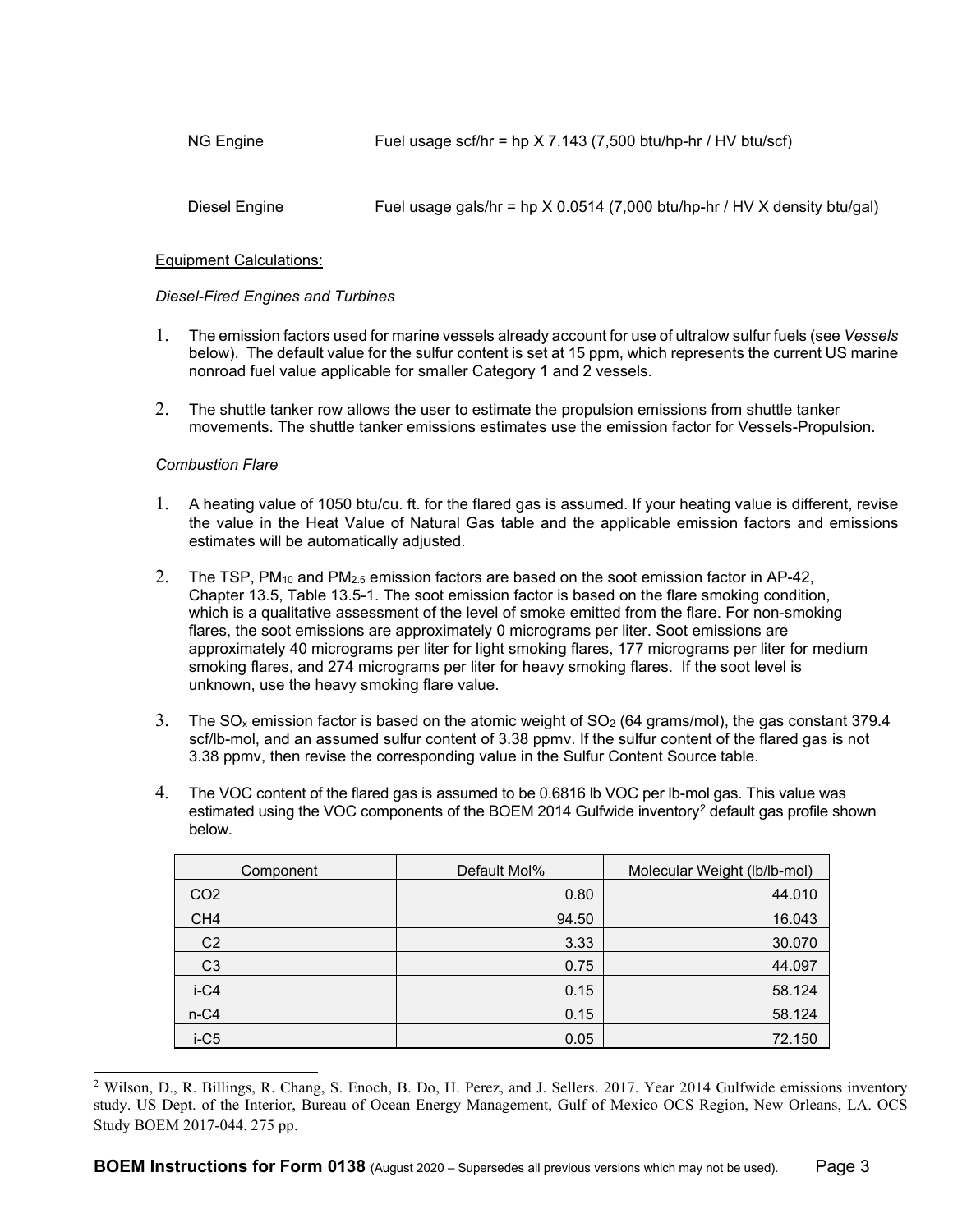| $n-C5$         | 0.05  | 72.150  |
|----------------|-------|---------|
| C <sub>6</sub> | 0.099 | 86.177  |
| C7             | 0.011 | 100.272 |
| C8+            | 0.007 | 114.231 |

The VOC content is calculated using the following equation:

$$
\sum_{i=C3}^{C8+}
$$
 *Default Mol% X Molecular Weight*  $\left(\frac{lb}{lb - mol}\right)$ 

# *Liquid Flares*

- 1. Assumes 1% by wt sulfur maximum in the crude oil. If your concentration is different, revise the percent sulfur in the Sulfur Content Source table.
- 2. VOCs equal non-methane hydrocarbons.
- 3. PM emission factor assumes Grade 5 oil.

### **Vessels**

The marine vessel emission factors in the USEPA's 2017 NEI<sup>1</sup> replace the older USEPA's AP-42 mobile source factors. The older factors that differentiated between engines with a power rating greater than or less than 600 horsepower are no longer meaningful for marine vessel engines regarding current USEPA regulatory programs. Marine vessel engines are now categorized based on an engine's cylinder volume (i.e., Category 1 engines have a displacement less than 5 liters, Category 2 engines have a displacement between 5 and 30 liters, and Category 3 engines have a displacement greater than 30 liters). The updated factors were obtained from the USEPA's 2017 NEI1.

The marine vessel calculations in the BOEM-0138 workbook assumes that vessels will be equipped with Category 2 medium speed engines, built prior to 2000 (Tier 0). The calculations assume that the engines will operate at 100 percent engine load. The emission factors are consolidated into three groups representing different engine assignments (i.e., propulsion, auxiliary, and boilers). The SO<sub>x</sub> factors account for use of ultralow sulfur fuels. The default value for the sulfur content is set at 15 ppm, which represents the current US marine nonroad fuel value applicable for smaller Category 1 and 2 vessels.

### **Man Camp**

The man camp factors are based in terms of tons per people per day. They were developed from the 2014 BOEM Arctic Air Quality Impact Assessment Modeling Study<sup>3</sup>. The number of people per day will vary therefore the factors are based off the maximum number of people for the purposes of this analysis.

# **EMISSIONS**

The emissions estimates should be based on and reflect the activity description and schedule required as part of the plan. The emissions from an operation should be presented for a calendar year (2020, 2021, etc.). The operation may include drilling only or other activities such as construction operations. For additional years, the

<span id="page-3-0"></span><sup>3</sup> Fields Simms, P., R. Billings, M. Pring, R. Oommen, D. Wilson, and M. Wolf. 2014. Prepared by Eastern Research Group, Inc., Sacramento, CA for U.S. Dept. of the Interior, Bureau of Ocean Energy Management, Alaska OCS Region, Anchorage, AK. OCS Study BOEM 2014-1001. 169 pp.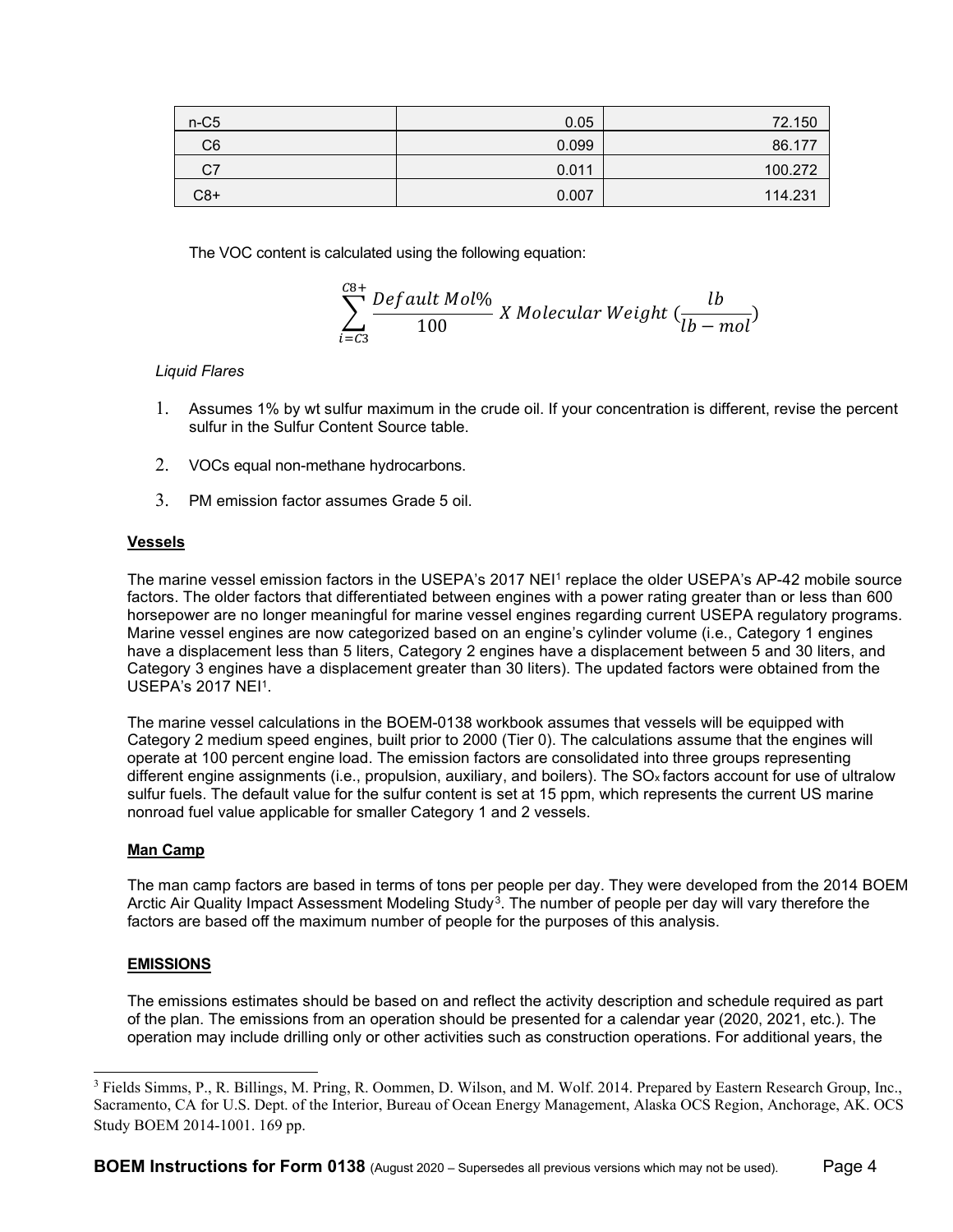Emissions Spreadsheet is renamed EMISSIONS2, EMISSIONS3, etc. The different operating parameters for each year should be entered to calculate revised emissions for that year. The spreadsheet will calculate maximum fuel usage (GAL/HR) using the known horsepower. It will assume maximum fuel usage is equal to actual fuel (GAL/DAY) usage unless the actual fuel usage is known. If so, insert actual fuel usage in the appropriate column. (Please note that the use of actual fuel might require mitigation and post approval monitoring.)

The emissions will be calculated as follows:

Emission rate (lb/hr) = (hp-hr or hourly fuel consumption rate) X Emission Factor (Potential to emit)

To customize the workbook for your application, it is possible to delete lines for non-applicable equipment/activities or copy/insert an entire line if more than one similar type of equipment is present. If you add or delete rows, you should confirm that the correct cells are being referenced from the FACTORS sheet and rows added are included in the column totals. If you used alternate emission factors, you should confirm that the calculation methodology is correct for your alternate factors. If you have multiple sequential years with the same equipment, activity, and emissions, you don't have to fill out the following EMISSIONS sheets (only the first year), as the SUMMARY sheet will take the latest populated emissions amounts and auto-populate the following years.

In the 2020 revisions, a column was added in the EMISSIONS sheet for you to identify each emission unit with a unique identifier (e.g., tag number, unit number, etc.). This should be the identifier on the nameplate of the physical equipment and used for emissions inventory reporting purposes. The equipment can also be customized further by adding a vessel name behind the equipment type name. For example, "VESSELS – Drilling – Propulsion Engine – Diesel" could be changed to "VESSELS – Drilling – Propulsion Engine – Diesel – Captain Jack."

### *Distance to shore*

When you populate the distance from land in miles (field B25) in the EMISSIONS1 sheet, the same distance will auto-populate on future EMISSIONS sheets. For purposes of calculating the emissions exemption thresholds (EETs), the distance to shore should be expressed in tenths of a statue mile up to 20 miles, and in whole statute miles for distances beyond 20 miles. The nearest point of any land should be used. This is defined as the distance from the facility to the mean high water mark of any State, including barrier islands and shoals.

### *Vessels*

Emissions from all vessels directly related to the proposed activity must be included for the duration of their activity within 25 miles of the facility. This typically includes crew boats, supply boats, work boats, tugboats, anchor handling vessels, lift boats, pile drivers, standby boats, construction barges/vessels, stimulation vessels, etc. Even though all vessels must be reported on the spreadsheets, only vessels attached to the seabed (drilling) and construction vessels will be included in the emissions exemption threshold (EET) analysis.

The emissions estimates for vessels assume engines are operating at 100% load. A different operating load can be used by adjusting the maximum fuel usage rate (Column E on the EMISSIONS sheets) and the actual fuel usage (Column F on the EMISSIONS sheets). If columns E and /or F are revised to adjust the operating load, documentation will need to be provided to BOEM. Please note the use of different fuel usage rates on the TITLE page, REMARKS field.

### *Emissions Reduction Measures*

You must describe any proposed emission reduction measures, including a description of the affected source(s), the emission reduction control technologies or procedures, quantity of reductions to be achieved, and the monitoring system you propose to use to measure emissions. BOEM could apply mitigations that require annual filing and/or stack testing. BSEE may take enforcement action if the reduction is exceeded or there is no annual submittal/stack testing. Please note use of emissions reduction measures on the TITLE page, REMARKS field.